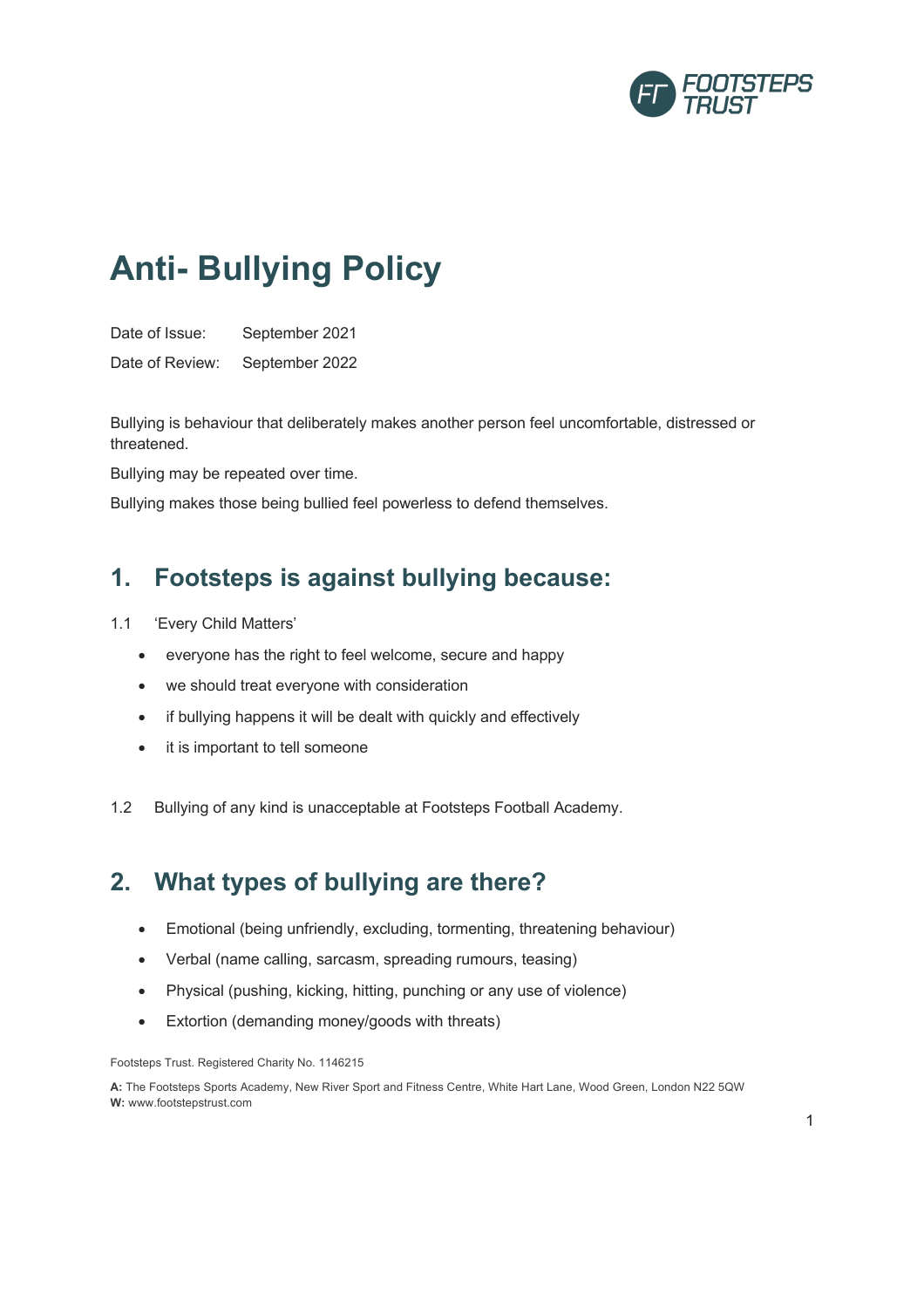- Cyber (all areas of internet, email and internet chatroom misuse).
- Mobile threats by text messaging and calls.
- Misuse of associated technology ie: camera and video facilities including those on mobile phones.
- Racist (racial taunts, graffiti, gestures)
- Sexual (unwanted physical contact, sexually abusive comments)
- Homophobic (because of, or focusing on the issue of sexuality)

### **3. What are the signs and symptoms of bullying?**

- 3.1 A person may indicate by signs or behaviours that they are being bullied. Everyone should be aware of these possible signs and should investigate if the person;
	- Is frightened of walking to or from school or changes route
	- Doesn't want to go on the school / public bus
	- Begs to be driven to school
	- Changes their usual routine
	- Is unwilling to go to school (school phobic)
	- Begins to truant
	- Becomes withdrawn, anxious or lacking in confidence
	- Becomes aggressive, abusive, disruptive or unreasonable
	- Starts stammering
	- Threatens or attempts suicide
	- Threatens or attempts self-harm
	- Threatens or attempts to run away
	- Cries themselves to sleep at night or has nightmares
	- Feels ill in the morning
	- Performance in school work begins to drop
	- Comes home with clothes torn, property damaged or 'missing'
	- Asks for money or starts stealing money
	- Has dinner or other monies continually 'lost'
		- 2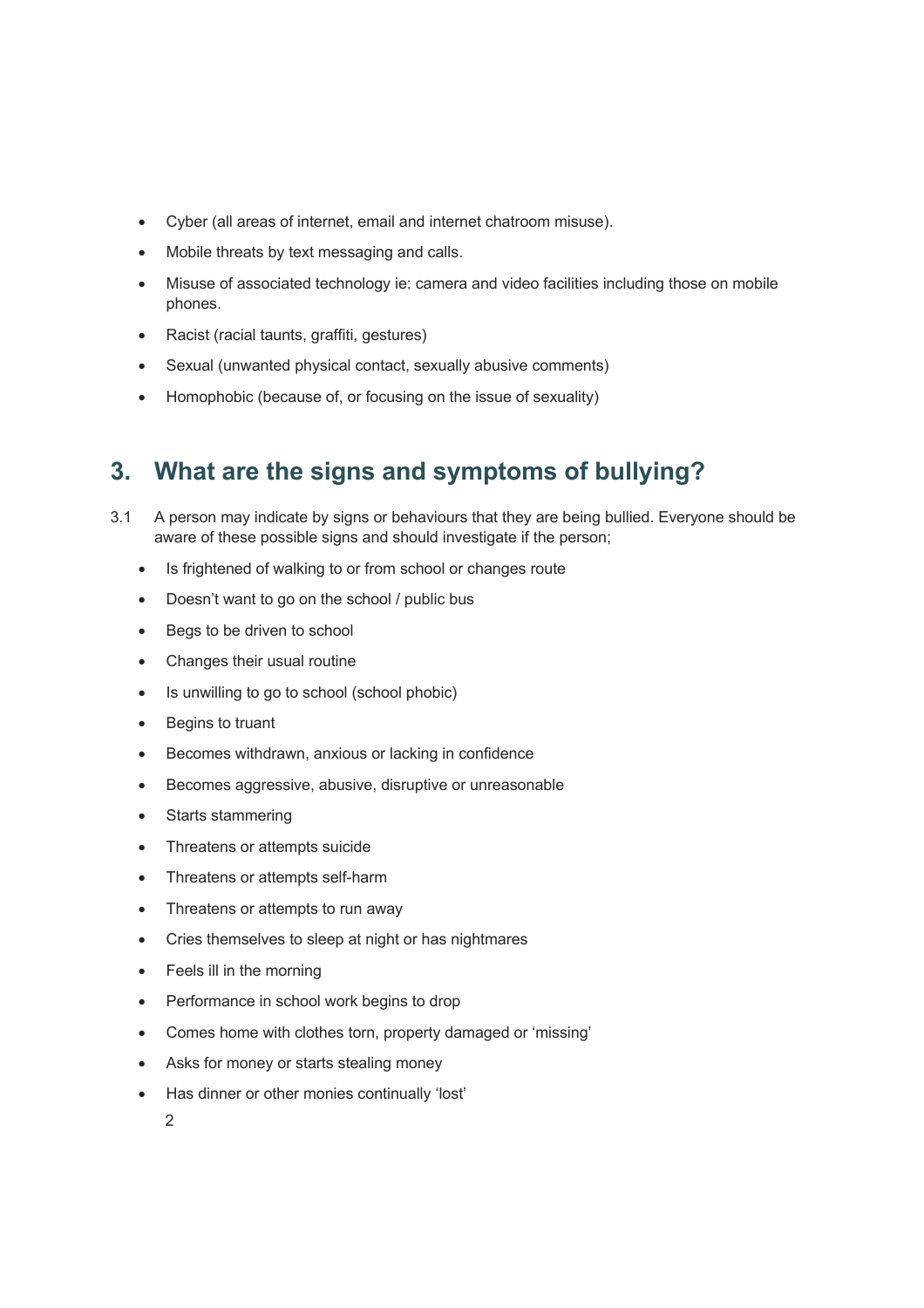

- Has unexplained cuts or bruises
- Comes home 'starving'
- Bullying others
- Changes in eating habits
- Is frightened to say what is wrong
- Afraid to use the internet or mobile phone
- Nervous or jumpy when a cyber message is received
- Gives improbable excuses for their behaviour.

#### **4. What causes Bullying?**

- 4.1 People bully for different reasons.
- 4.2 The reasons could be:
	- to feel powerful
	- jealousy
	- to feel good about themselves
	- to be in control
	- because they want something (attention, possession or friends)
	- to look good in front of other people
	- to feel popular
	- because of peer pressure
	- to be big/clever
	- for fun
	- because they are being bullied themselves
	- because they see and pick on an easy target (small, won't tell anyone, lonely or different in some way)

Footsteps Trust. Registered Charity No. 1146215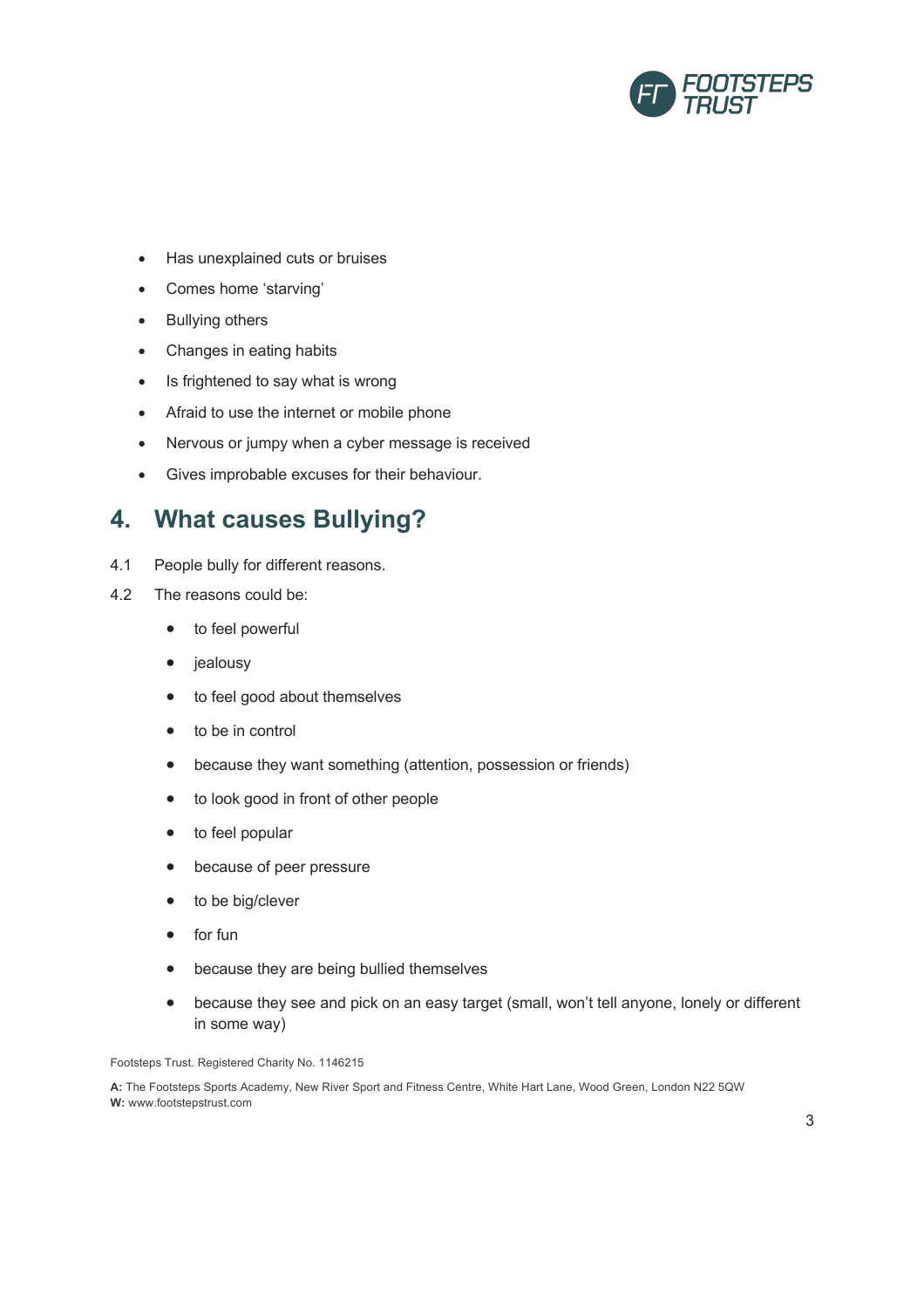# **5. How can Bullying be prevented?**

- 5.1 Footsteps fosters a clear understanding that bullying, in any form, is not acceptable. This is be done by:
	- Footsteps Student Bullying contract
	- Maintaining an effective anti-bullying policy and practice. Footsteps will then become a safer and happier environment, with consequent improvements in attitudes, behaviour, and relationships and with a positive impact on learning and achievement.
	- Regular praise of positive and supportive behaviour by all staff.
	- Work in school which develops empathy and emotional intelligence (SEAL).
	- Any incidents treated seriously and dealt with immediately.

#### **6. Why is it important to respond to bullying?**

- 6.1 Because Bullying Hurts!
- 6.2 Everybody has the right to be treated with respect.
- 6.3 Everybody has the right to feel happy and safe.
- 6.4 Nobody deserves to be a victim of bullying.
- 6.5 Bullies need to learn different ways of behaving.

**Our school will respond promptly and effectively to reported incidents of bullying Footsteps adheres to the guidance contained in the Govt. document: Preventing and Tackling Bullying Advice in schools July 2017.**

**BULLYING WILL NOT BE TOLERATED**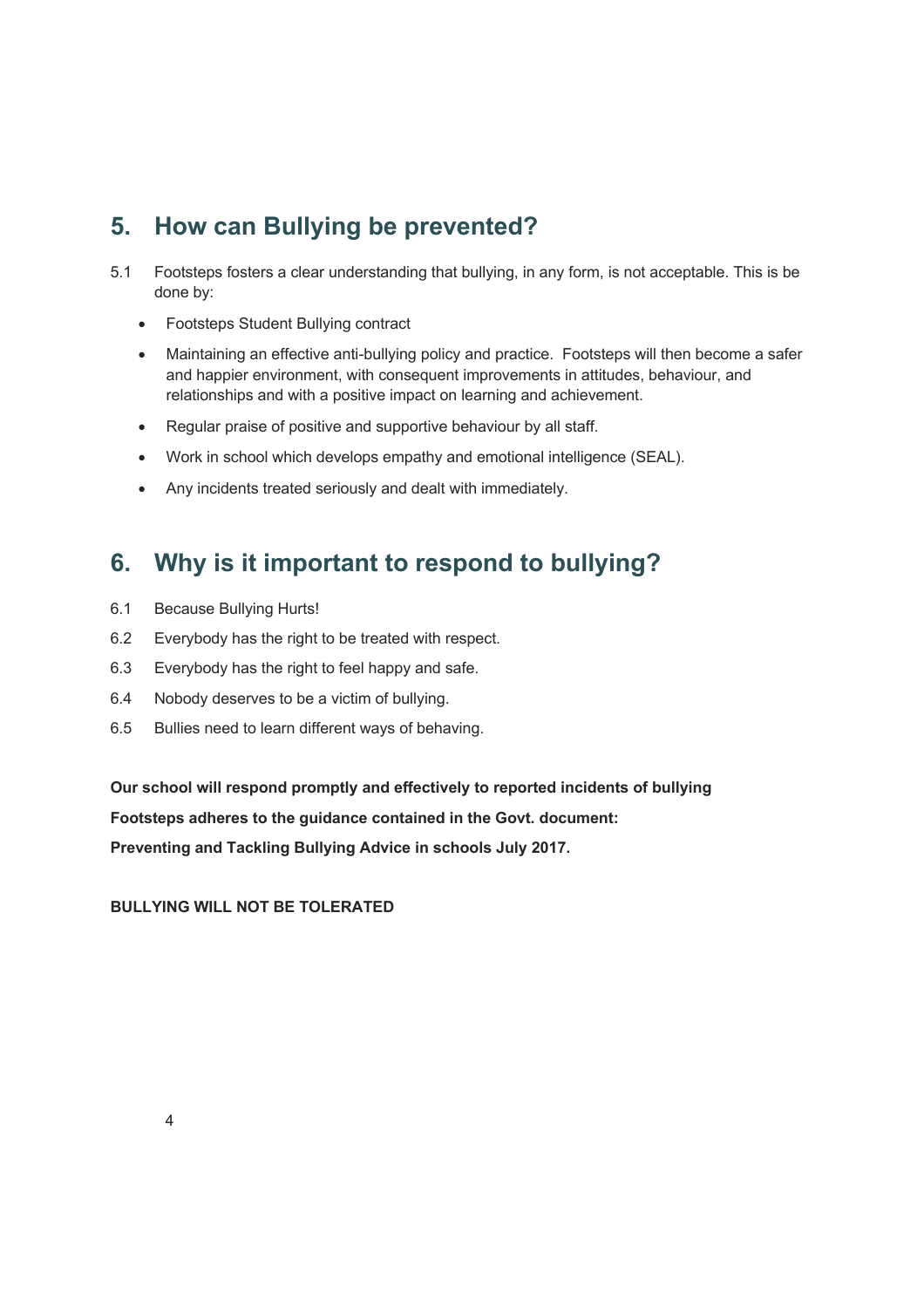



Footsteps Trust. Registered Charity No. 1146215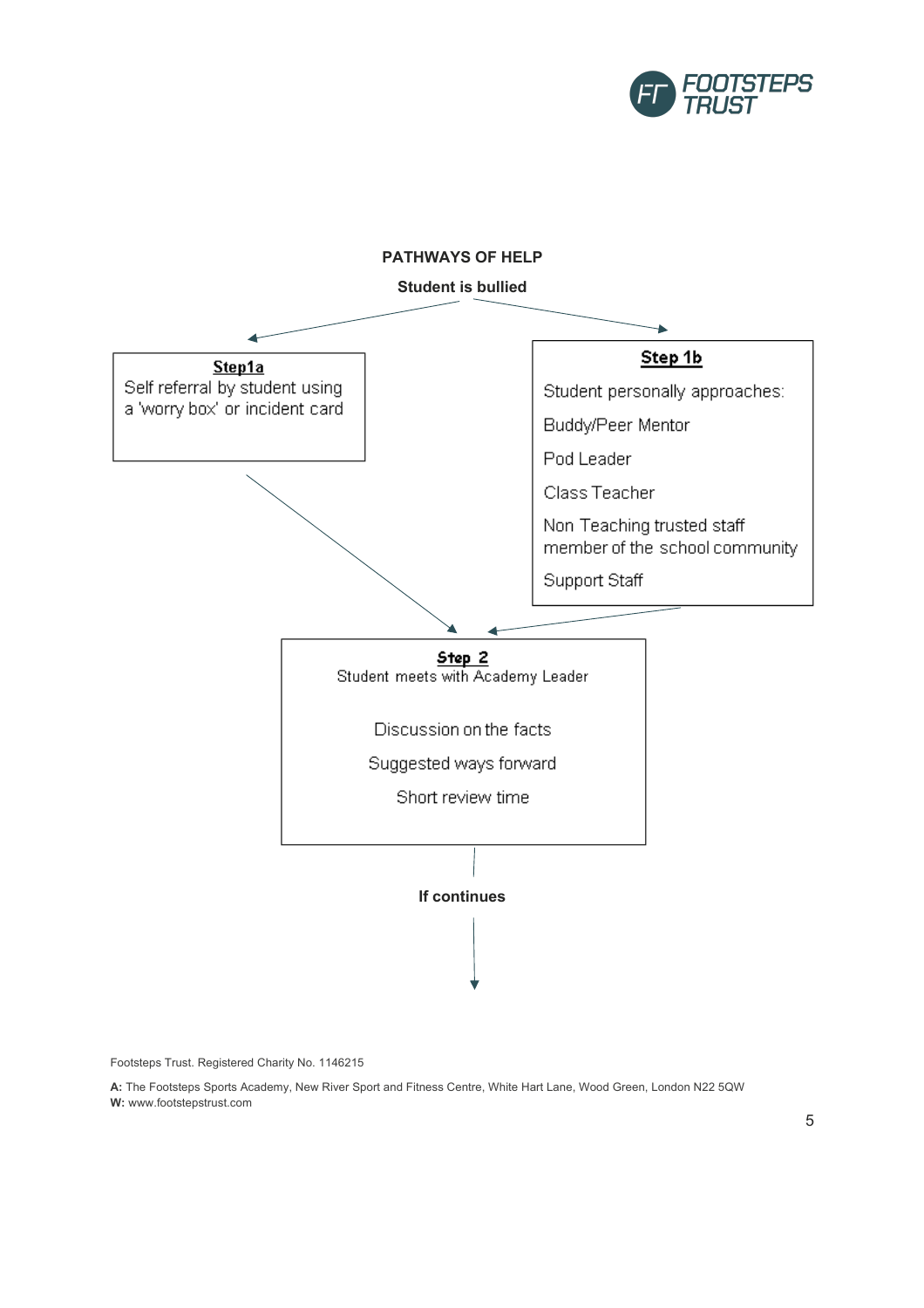

6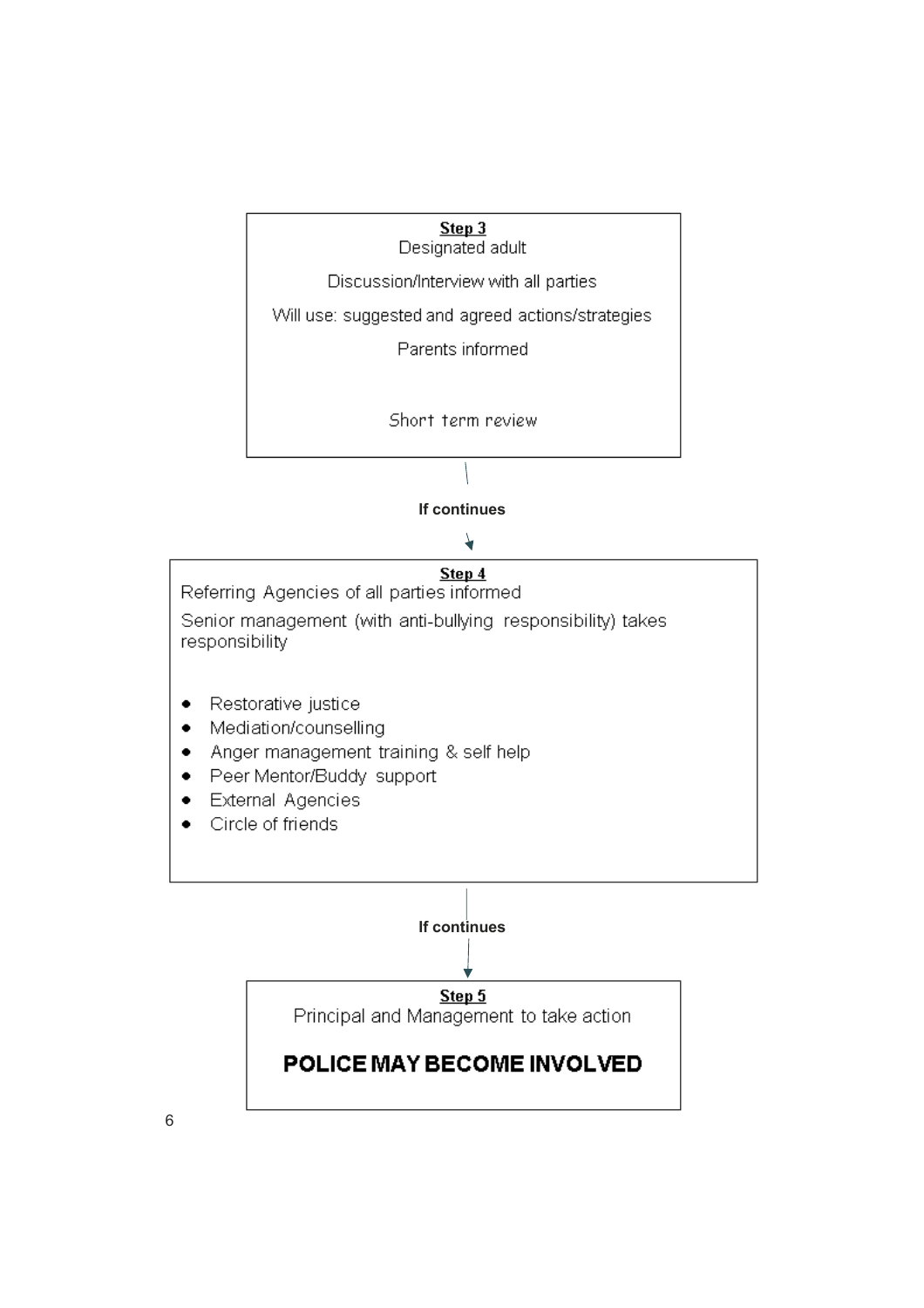

# **7. Support Agencies**

**Anti-bullying Alliance** - the alliance brings together over 60 organisations into one network with the aim of reducing bullying. Their website has a parent section with links to recommended organisations who can help with bullying issues

www.anti-bullyingalliance.org.uk

**Kidscape** www.kidscape.org.uk 02077303300

**Childline** – advice and stories from children who have survived bullying

08000 1111

**Bullying on line**

www.bullying.co.uk

Parentline Plus - advice and links for parents www.parentlineplus.org.uk 08088002222

**Parents Against Bullying** 01928 576152

#### **Useful sources of information**

**Stonewall** - the gay equality organisation founded in 1989. Founding members include Sir Ian McKellen. www.stonewall.org.uk.

Footsteps Trust. Registered Charity No. 1146215